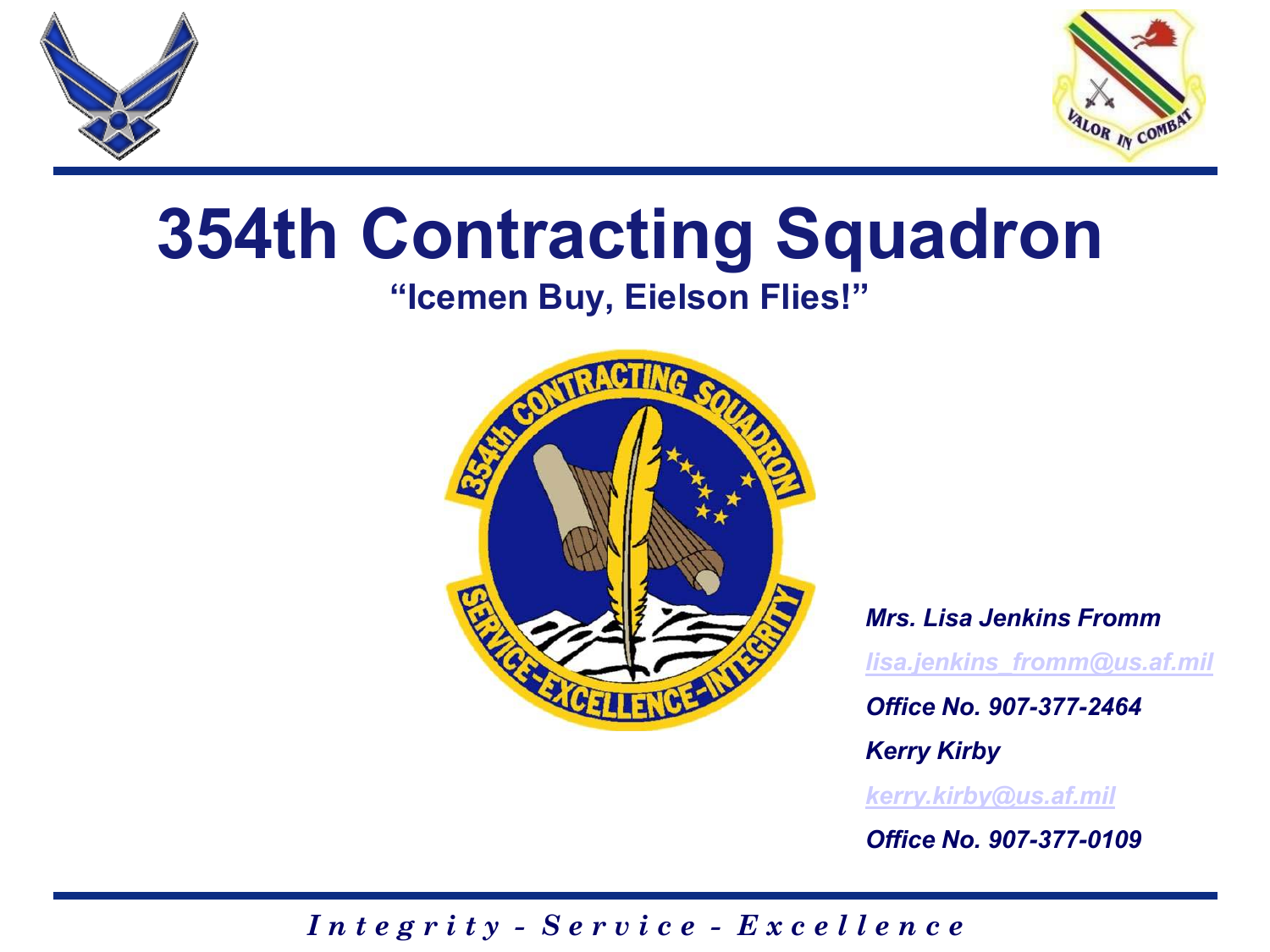

## **Mission Partners**



#### **354th Fighter Wing**

- $\triangleright$  F-35 program
- **▶ RF-A / Aggressors**
- CES, LRS, MXG, MDG…
- **ASOG – Multiple Locations**
- **Det 1 - "Cool School"**
	- $\triangleright$  Arctic Survival
- **Clear Space Force Station**

#### **Det 460 (AFTAC)**

 $\triangleright$  Patrick AFB

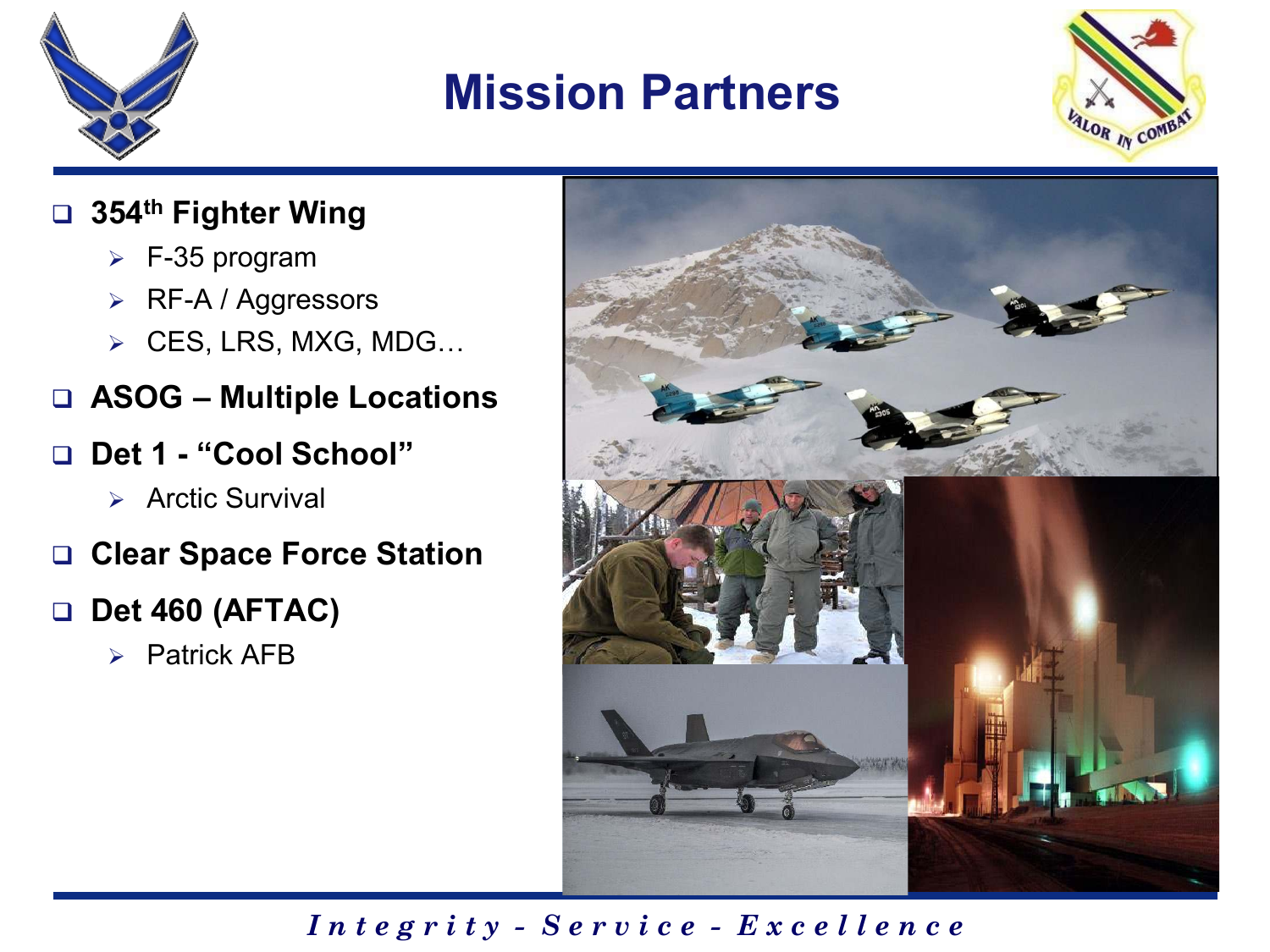

## 354 CONS at a Glance



| <b>Contract Actions</b><br>Current as of 15 Mar 22                                                 |                  |                | 5-Year Obligation History |               |     |                              |
|----------------------------------------------------------------------------------------------------|------------------|----------------|---------------------------|---------------|-----|------------------------------|
|                                                                                                    | <b>FY 20</b>     | <b>FY 21</b>   | <b>FY22</b>               | $\cdot$ FY22  | 59  | \$26,404,609                 |
| <b>Total Actions:</b>                                                                              | 254              | 253            | 59                        | $\cdot$ FY 21 | 160 | \$65,672,716                 |
| <b>Total Dollars:</b>                                                                              | \$93.8M          | \$51.5M        | \$21M                     | $\cdot$ FY 20 | 254 | \$114,531,680                |
| <b>Dollars to FNSB:</b>                                                                            | \$92.7M<br>(98%) | \$46M<br>(89%) | \$20.5M<br>(98%)          | $\cdot$ FY 19 | 260 | $$62,411,639*$               |
|                                                                                                    |                  |                |                           | $\cdot$ FY 18 | 274 | \$48,870,035*                |
| <b>Total Dollars to AK Businesses:</b><br>FY 20 \$69.8M (74%) FY 21 \$36M (70%) FY22 \$14.8M (70%) |                  |                |                           |               |     | <i>*excludes GPC dollars</i> |



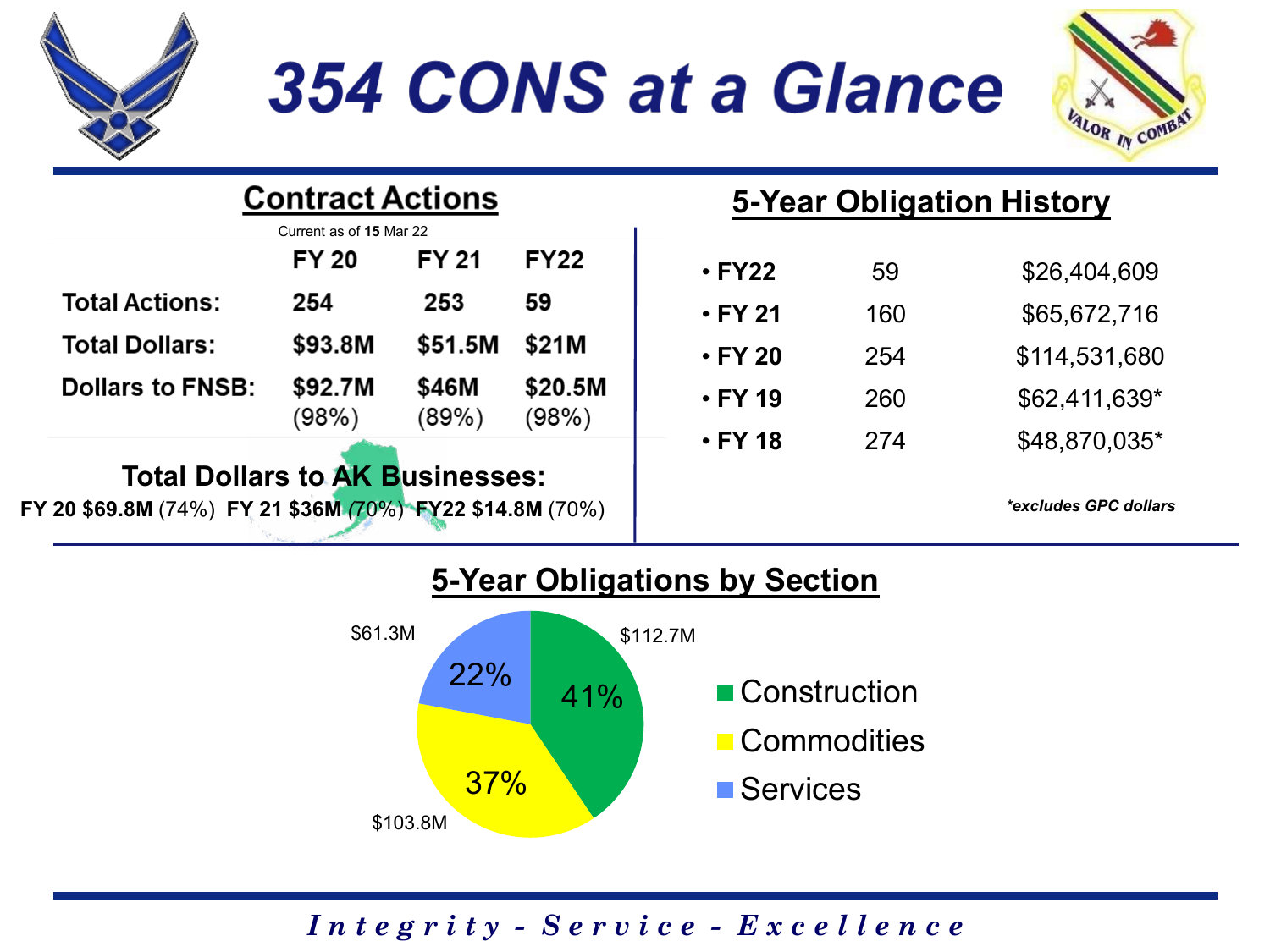

## **FY22 Anticipated Contracts (Construction)**



| Project title                                       | Magnitude                            | <b>Remarks</b> | Method       |
|-----------------------------------------------------|--------------------------------------|----------------|--------------|
| Hursey Gate Improvements                            | Between \$250,000 and \$500,000      | Design         | A-E Design   |
| Repair Runway Lights                                | Between \$250,000 and \$500,000      | Design         | A-E Design   |
| Repair Fire Suppression North Bay Investigation     | Between \$100,000 and \$250,000      | Design         | A-E Design   |
| Airfield Friction Study/Testing                     | Between \$100,000 and \$250,000      | Design         | A-E Design   |
| Airfield District Plan                              | Between \$250,000 and \$500,000      | Design         | A-E Design   |
| Core District Plan                                  | Between \$100,000 and \$250,000      | Design         | A-E Design   |
| Repair boiler Stacks in CHPP                        | Between \$1,000,000 and \$5,000,000  | Construction   | D/B          |
| Repair Fire Pump at Base Supply                     | Between \$500,000 and \$1,000,000    | Construction   | D/B          |
| CHPP ACDC & UPS Project                             | Between \$250,000 and \$500,000      | Construction   | D/B          |
| Repair Roof B1151                                   | Between \$1,000,000 and \$5,000,000  | Construction   | <b>IDIQ</b>  |
| Repair CHPP Electrical Panels & Circuits Ph B & UPS | Between \$1,000,000 and \$5,000,000  | Construction   | <b>IFB</b>   |
| Repair Youth Center hazards (B5313)                 | Between \$1,000,000 and \$5,000,000  | Construction   | <b>IFB</b>   |
| Contingency Dorm Interior Finsihes B2260            | Between \$1,000,000 and \$5,000,000  | Construction   | <b>IFB</b>   |
| Contingency Dorm Interior Finishes B2264            | Between \$1,000,000 and \$5,000,000  | Construction   | <b>IFB</b>   |
| Contingency Dorm Roof Replacement (B2260, 2264)     | Between \$500,000 and \$1,000,000    | Construction   | <b>IFB</b>   |
| Repair Basement and Second Floor B2258              | Between \$1,000,000 and \$5,000,000  | Construction   | <b>IFB</b>   |
| Clear SFS Well Project                              | Between \$100,000 and \$250,000      | Construction   | <b>IFB</b>   |
| Replace Superheat & Econ Tubes Boiler #4            | Between \$5,000,000 and \$10,000,000 | Construction   | <b>IFB</b>   |
| High Speed Overhead Doors                           | Between \$1,000,000 and \$5,000,000  | Construction   | <b>IFB</b>   |
| T39A Taxiway Construction                           | Between \$5,000,000 and \$10,000,000 | Construction   | <b>MATOC</b> |
| Transmitter Road Improvement                        | Between \$1,000,000 and \$5,000,000  | Construction   | <b>MATOC</b> |
| <b>JPARC -DTA Gravel Sites</b>                      | Between \$1,000,000 and \$5,000,000  | Construction   | <b>MATOC</b> |
| <b>Gravel Pad Improvements</b>                      | Between \$250,000 and \$500,000      | Construction   | <b>MATOC</b> |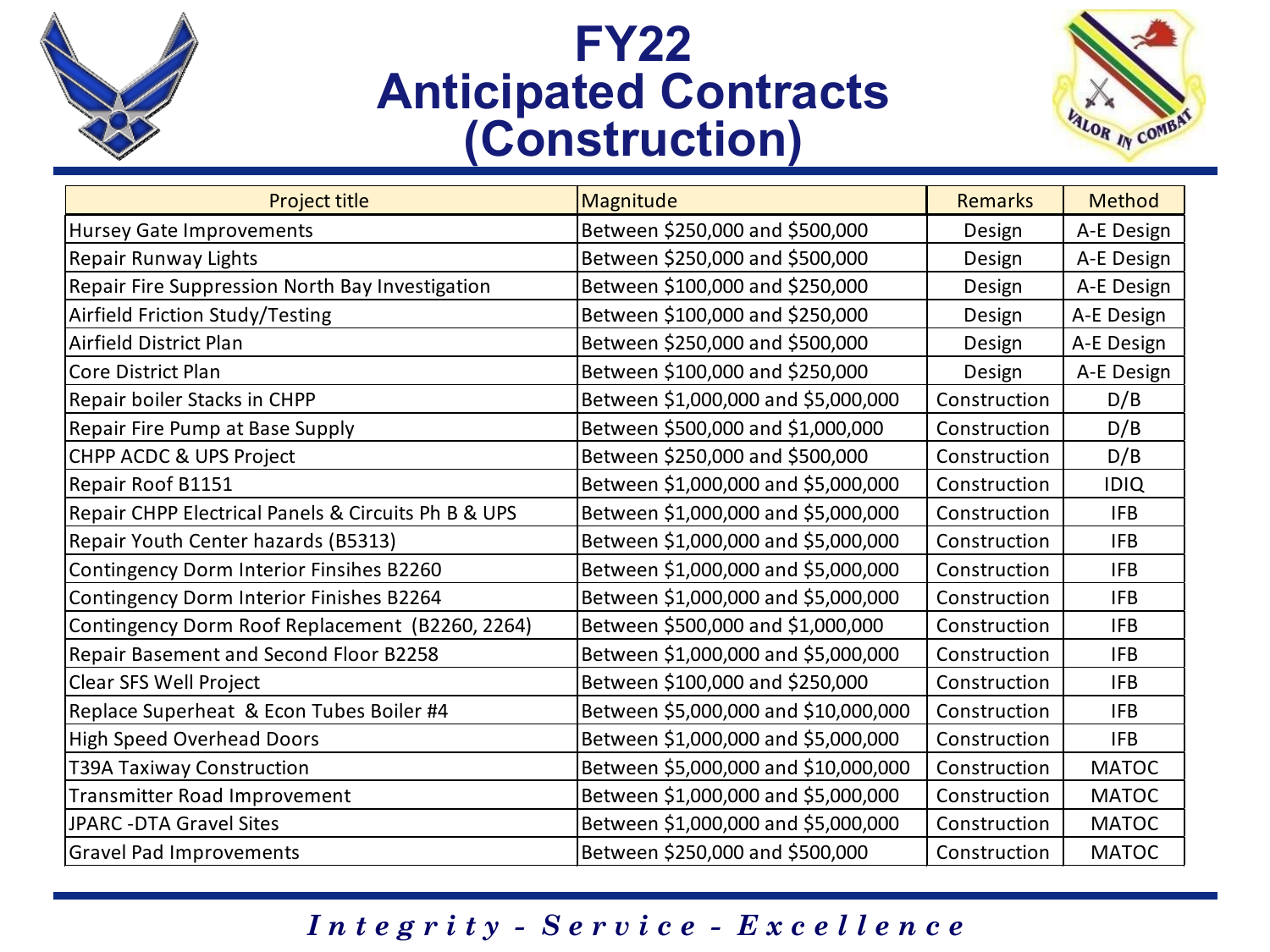

## **FY22 & FY23 Anticipated Contracts (Construction - Continued)**



| Project title                                   | Magnitude                           | <b>Remarks</b> | Method       |  |  |  |  |  |
|-------------------------------------------------|-------------------------------------|----------------|--------------|--|--|--|--|--|
| <b>Spark Lab Renovation</b>                     | Between \$250,000 and \$500,000     | Construction   | <b>SABER</b> |  |  |  |  |  |
| Repair Roof and HVAC Condenser at DFAC B2207    | Between \$1,000,000 and \$5,000,000 | Construction   | <b>SABER</b> |  |  |  |  |  |
| Iceman Falls Lodge                              | Between \$100,000 and \$250,000     | Construction   | <b>SABER</b> |  |  |  |  |  |
| Food 2.0 Companion Project - Interior Finishes  | Between \$500,000 and \$1,000,000   | Construction   | SABER        |  |  |  |  |  |
| DFAC Water heaters B2207                        | Between \$100,000 and \$250,000     | Construction   | <b>SABER</b> |  |  |  |  |  |
| XP STC Doors B3112                              | Between \$100,000 and \$250,000     | Construction   | SABER        |  |  |  |  |  |
| Repair Roof and HVAC Condenser at DFAC B2207    | Between \$1,000,000 and \$5,000,000 | Construction   | <b>SABER</b> |  |  |  |  |  |
| Repair Hoods and Ducts at DFAC                  | Between \$500,000 and \$1,000,000   | Construction   | SABER        |  |  |  |  |  |
| <b>FY23 Anticipated</b>                         |                                     |                |              |  |  |  |  |  |
| Storm Water Improvement Study                   | Between \$100,000 and \$250,000     | Design         | A-E Design   |  |  |  |  |  |
| <b>B1135 RANS Bldg Repair Interior Finishes</b> | Between \$100,000 and \$250,000     | Construction   | <b>SABER</b> |  |  |  |  |  |
| Iceman Falls Lodge (Ext/Int)                    | Between \$100,000 and \$250,000     | Construction   | <b>SABER</b> |  |  |  |  |  |
| <b>Install New Dock Levelers</b>                | Between \$100,000 and \$250,000     | Construction   | <b>SABER</b> |  |  |  |  |  |
| Repair Windows Amber Hall                       | Between \$500,000 and \$1,000,000   | Construction   | <b>SABER</b> |  |  |  |  |  |
| Reno/Expand Bathrooms B4371                     | Between \$500,000 and \$1,000,000   | Construction   | <b>SABER</b> |  |  |  |  |  |
| Contingency Dorm Roof Replacement (B2260, 2264) | Between \$500,000 and \$1,000,000   | Construction   | <b>IDIQ</b>  |  |  |  |  |  |
| Contingency Dorm add Kitchenettes B3316         | Between \$250,000 and \$500,000     | Construction   | <b>IFB</b>   |  |  |  |  |  |
| Contingency Dorm and Kitchens B2172             | Between \$250,000 and \$500,000     | Construction   | <b>IFB</b>   |  |  |  |  |  |
| Contingency Dorm Exterior Finsihes (B2260,2264) | Between \$500,000 and \$1,000,000   | Construction   | <b>IFB</b>   |  |  |  |  |  |
| <b>Road Pavement Repairs</b>                    | Between \$1,000,000 and \$5,000,000 | Construction   | <b>MATOC</b> |  |  |  |  |  |
| <b>Airfield Repairs</b>                         | Between \$1,000,000 and \$5,000,000 | Construction   | <b>MATOC</b> |  |  |  |  |  |